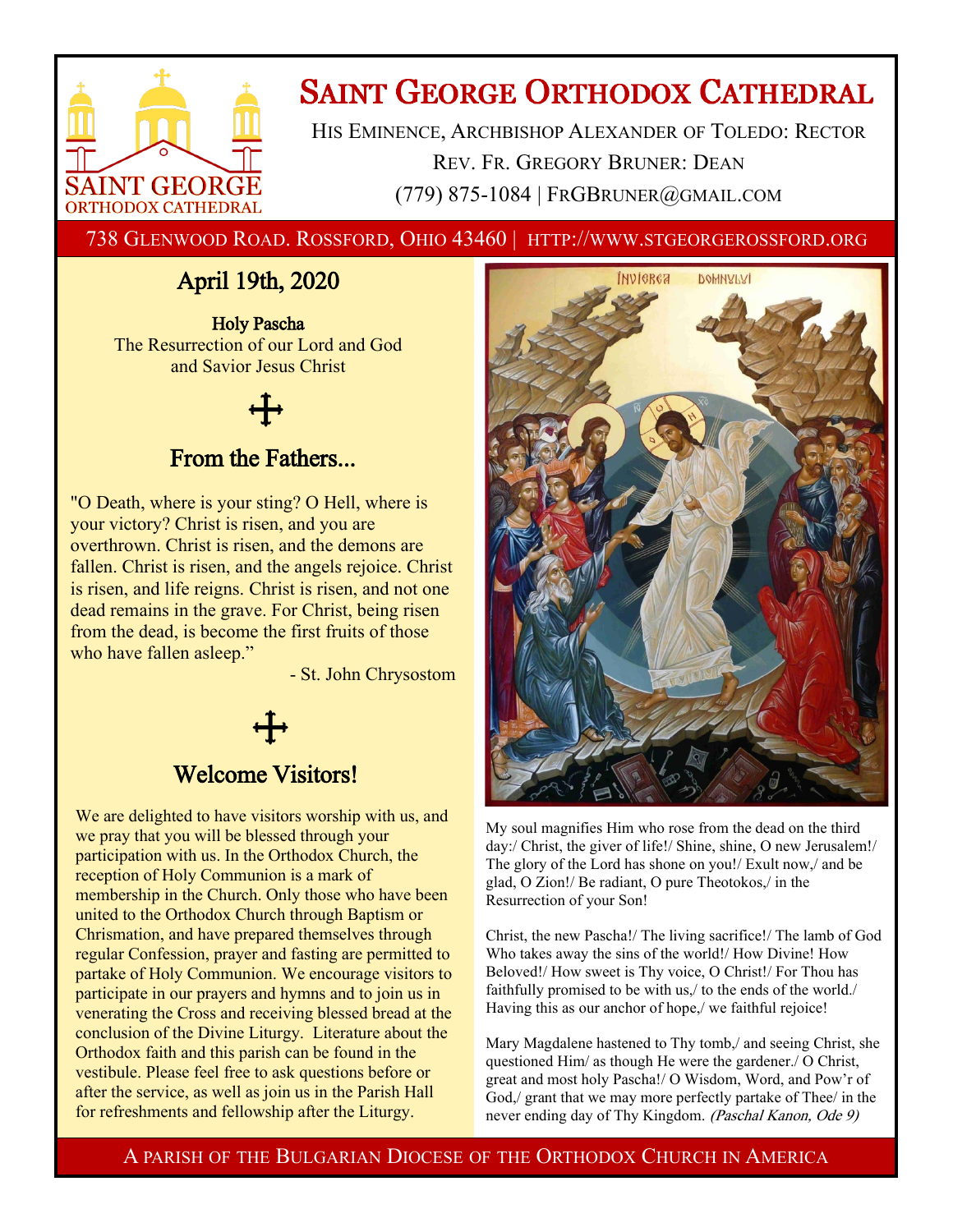### TODAY'S WORSHIP - HYMNS AND SCRIPTURE READINGS

### Paschal Troparion

Christ is Risen from the dead / trampling down death by death,/ and upon those in the tombs/ bestowing life.

### Hypakoe

Before the dawn Mary and the women/ came and found the stone rolled away from the tomb./ They heard the angelic voice: why do you seek among the dead as a man/ the One Who is Everlasting Light?/ Behold the clothes in the grave go and proclaim to the world:/ the Lord is risen He has slain death/ as He is the Son of God, saving the race of man.

Glory to the Father and to the Son and to the Holy Spirit. Now and ever and unto ages of ages. Amen.

### Paschal Kontakion

Thou didst descend into the tomb, O Immortal./ Thou didst destroy the pow'r of death./ In victory didst Thou arise, O Christ God,/ proclaiming "Rejoice" to the Myrrhbearing Women,/ granting peace to Thine Apostles,/ and bestowing resurrection on the fallen.

### Epistle: Acts 1:1-8

The former account I made, O Theophilus, of all that Jesus began both to do and teach, until the day in which He was taken up, after He through the Holy Spirit had given commandments to the apostles whom He had chosen, to whom He also presented Himself alive after His suffering by many infallible proofs, being seen by them during forty days and speaking of the things pertaining to the kingdom of God. And being assembled together with them, He commanded them not to depart from Jerusalem, but to wait for the Promise of the Father, "which," He said, "you have heard from Me; for John truly baptized with water, but you shall be baptized with the Holy Spirit not many days from now."

Therefore, when they had come together, they asked Him, saying, "Lord, will You at this time restore the kingdom to Israel?"

And He said to them, "It is not for you to know times or seasons which the Father has put in His own authority. But you shall receive power when the Holy Spirit has come upon you; and you shall be witnesses to Me in Jerusalem, and in all Judea and Samaria, and to the end of the earth."

### Gospel: John 1:1-17

In the beginning was the Word, and the Word was with God, and the Word was God. He was in the

beginning with God. All things were made through Him, and without Him nothing was made that was made. In Him was life, and the life was the light of men. And the light shines in the darkness, and the darkness did not comprehend it.

There was a man sent from God, whose name was John. This man came for a witness, to bear witness of the Light, that all through him might believe. He was not that Light, but was sent to bear witness of that Light.

That was the true Light which gives light to every man coming into the world. He was in the world, and the world was made through Him, and the world did not know Him. He came to His own, and His own did not receive Him. But as many as received Him, to them He gave the right to become children of God, to those who believe in His name: who were born, not of blood, nor of the will of the flesh, nor of the will of man, but of God.

And the Word became flesh and dwelt among us, and we beheld His glory, the glory as of the only begotten of the Father, full of grace and truth.

John bore witness of Him and cried out, saying, "This was He of whom I said, 'He who comes after me is preferred before me, for He was before me.'" And of His fullness we have all received, and grace for grace. For the law was given through Moses, but grace and truth came through Jesus Christ.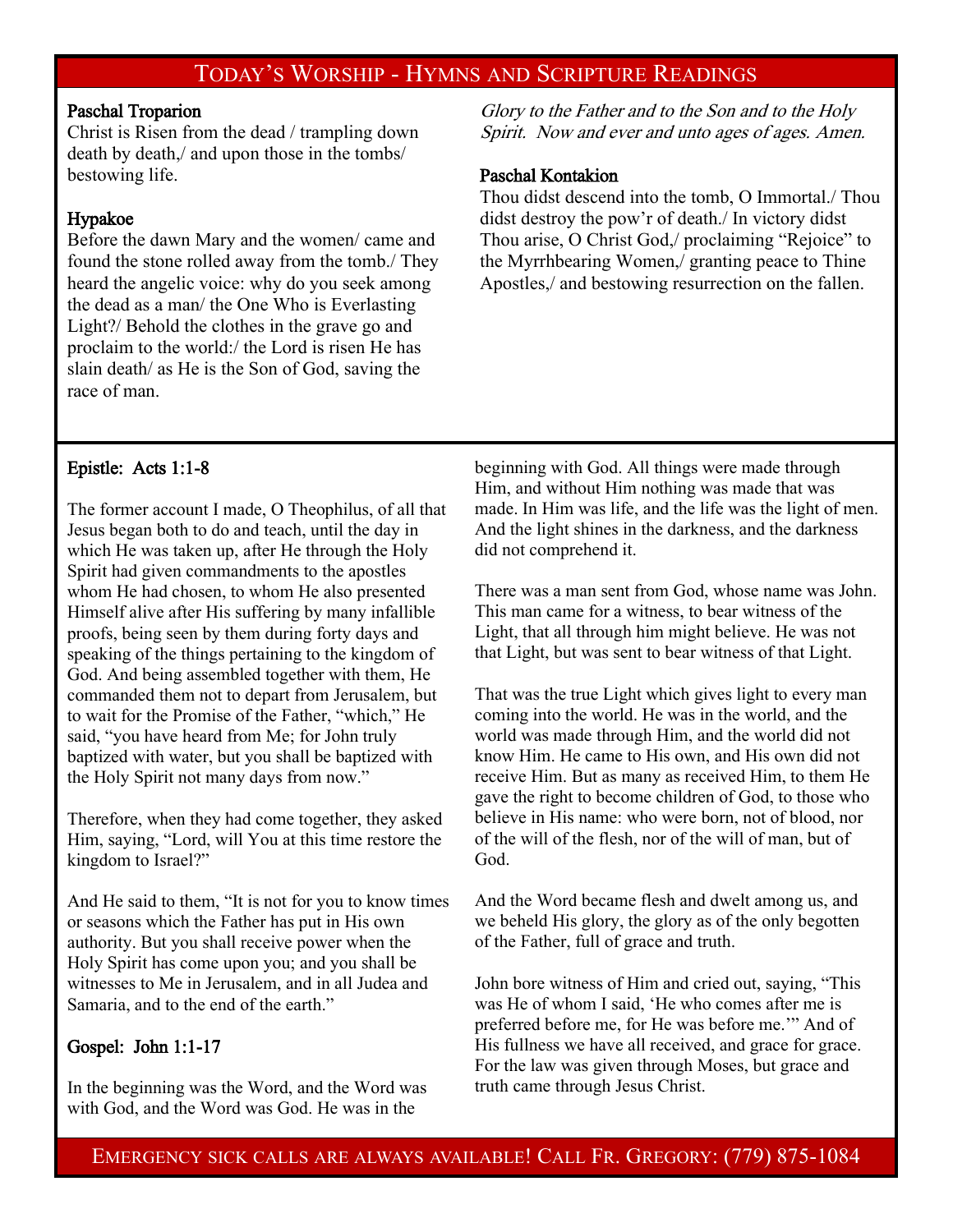### THIS WEEK AND LIFE IN CHRIST

Sunday, April 19th 10:00 AM Paschal Divine Liturgy (Livestream) HOLY PASCHA - RESURRECTION OF CHRIST Acts 1:1-8, John 1:1-17

#### Monday, April 20th 9:00 AM Divine Liturgy Bright Monday

<sup>-</sup>

j

Ven. Theodore Trichinas Ss Gregory and Anastasius the Sinaite, of Antioch Acts 1:12-17, 21-26, Acts 12:1-11, Compilation Gospel

#### Tuesday, April 21st Bright Tuesday

Hieromartyr Januarius, Bishop of Benevento Hieromatyr Theodore of Perge and his mother Philippa Acts 2:14-21, Luke 24:12-35

#### Wednesday, April 22nd Bright Wednesday

St. Theodore the Sykeote, Bishop of Anastasiopolis Apostles Nathaniel, Luke, and Clement Acts 2:22-36, John 1:35-51

### Thursday, April 23rd 10:00 AM Divine Liturgy (Livestream) Bright Thursday

Holy Glorious Greatmartyr, Victory-bearer, George Martyr Alexandra the Empress, wife of Diocletian Acts 2:38-43, Acts 12:1-11 John 3:1-15, John 15:17-16:2

### Friday, April 24th Bright Friday

The Lifegiving Spring of the Most Holy Theotokos Martyr Sabbas Stratelates (the General) of Rome Acts 3:1-8, Philippians 2:5-11 John 2:12-22, Luke 10:38-42, 11:27-38

### Saturday, April 25th 5:00 PM Great Vespers (Livestream) Bright Saturday

Holy Apostle and Evangelist Mark Acts 3:11-16, 1 Peter 5:6-14 John 3:22-33, Mark 6-7-13

#### Sunday, April 26th 10:00 AM Divine Liturgy (Livestream) Antipascha—2nd Sunday of Pascha

St. Thomas Sunday Hieromartyr Basil, Bishop of Amasea Acts 5:12-20, John 20:19-31

### ARCHPASTORAL PASCHAL MESSAGE PASCHA 2020

Beloved in the Lord,

Christ is risen! Indeed He is risen!

It has been said that life under the restrictions of the COVID-19 pandemic is a "new normal." For us, however, this is far from "normal." Normally, clergy and faithful,



tired yet edified by the forty-day Great Fast, would now be gathering in temples for the services of Holy Week. We would stand together, in the company of that "great cloud of witnesses" represented in the holy icons, and take the final steps of a liturgical journey that began with Forgiveness Sunday Vespers.

This year, we still grow weary, but it is weary of "stay-at-home" orders and the anxieties of not knowing how much longer our nation will be occupied by the coronavirus. We still anxiously await joyous liturgical celebrations in our churches, but this year we are unsure when they will come. This year has been far from normal and I am sure we all share the sentiment that doing this once in a lifetime is quite enough.

However, in the face of these unexpected challenges, let us be assured that God's providence is at work in these times, as it is at all times. This year, we are closer than ever to the countless faithful who came before us that celebrated our Lord's resurrection in even more adverse situations. Let us remember our brethren behind the iron curtain, who sat at home singing the Paschal hymns in hushed voices lest their neighbors give them up to the authorities. Let us remember the Christians under the Ottomans and the Romans whose public celebration of the Risen Lord would cost them their lives, and then only after horrific tortures. Think of the joy in our forebears' hearts the first time they could cry out for all to hear, "Christ is Risen!" When we are again able to gather for the divine services, we will not have to imagine what that felt like; we will have had a small taste of it ourselves.

This year, we have a choice. We can look at the journey we've been on with bitterness and remorse, or we can be grateful for an opportunity to stand with those who came before us, whose devotion and faith in the face of great adversity made it possible for us today to "glorify Christ, Risen from the dead." Patience, my children. "Those who endure will gain their lives," as the Risen Lord fills their hearts with his life-giving presence. Wherever Christ is, be it in church or at home behind closed doors, there is "eternal life and his great mercy."

With love in the risen Christ,

+ Alipander

Archbishop of Toledo and the Bulgarian Diocese - Orthodox Church in America

### HAVE A QUESTION OR NEED TO CHAT? CALL OR EMAIL FR. GREGORY.